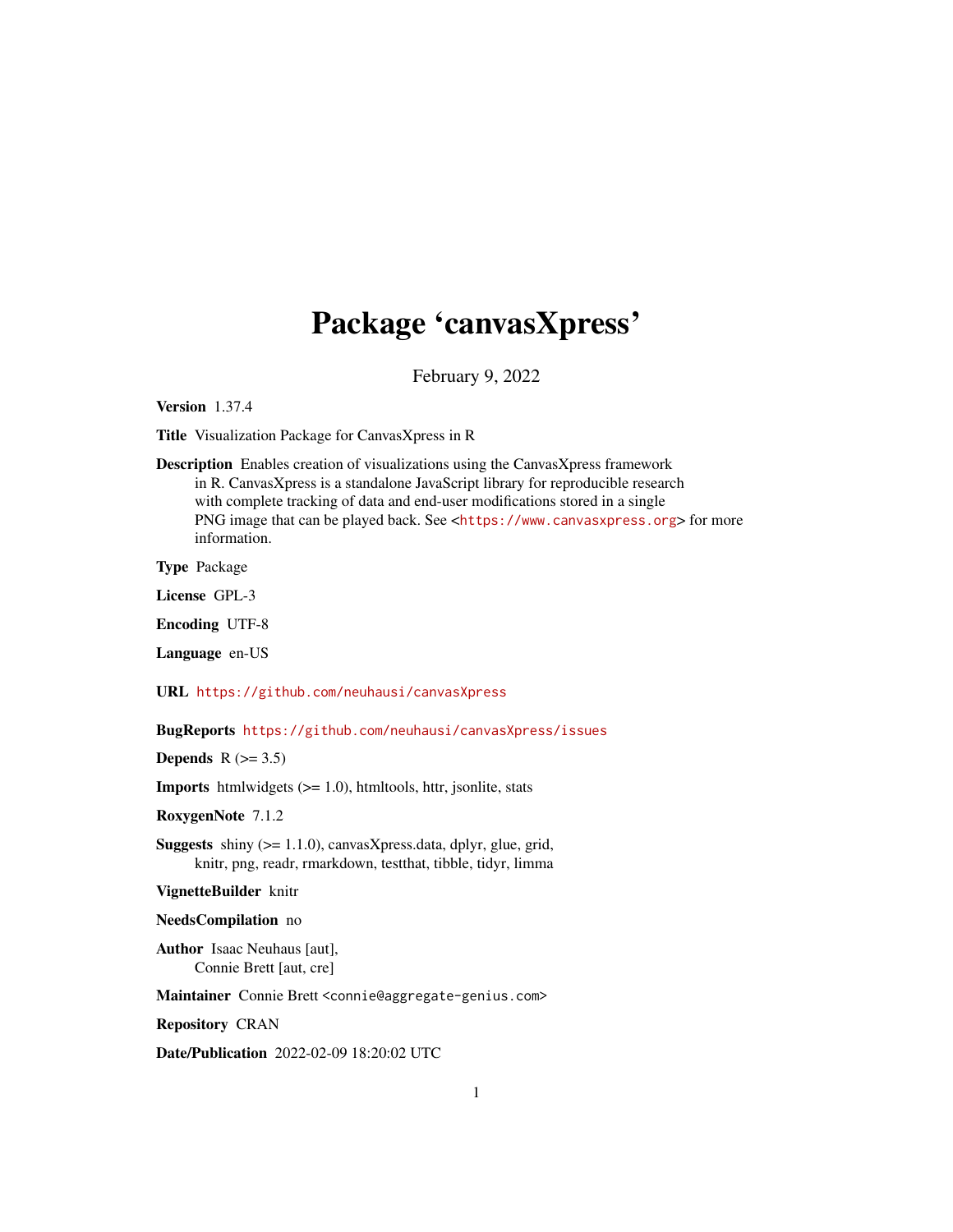### <span id="page-1-0"></span>R topics documented:

| Index |  |
|-------|--|
|       |  |
|       |  |
|       |  |
|       |  |
|       |  |
|       |  |
|       |  |

canvasXpress-package *CanvasXpress Visualization Package*

#### Description

A package to assist in creating visualizations in CanvasXpress in R.

#### Details

CanvasXpress is a standalone JavaScript library for reproducible research with complete tracking of data and end-user modifications stored in a single PNG image that can be played back for an extensive set of visualizations.

#### More Information

```
https://www.canvasxpress.org
```
browseVignettes(package = "canvasXpress")

#### Author(s)

Maintainer: Connie Brett <connie@aggregate-genius.com>

Authors:

• Isaac Neuhaus <imnphd@gmail.com>

#### See Also

Useful links:

- <https://github.com/neuhausi/canvasXpress>
- Report bugs at <https://github.com/neuhausi/canvasXpress/issues>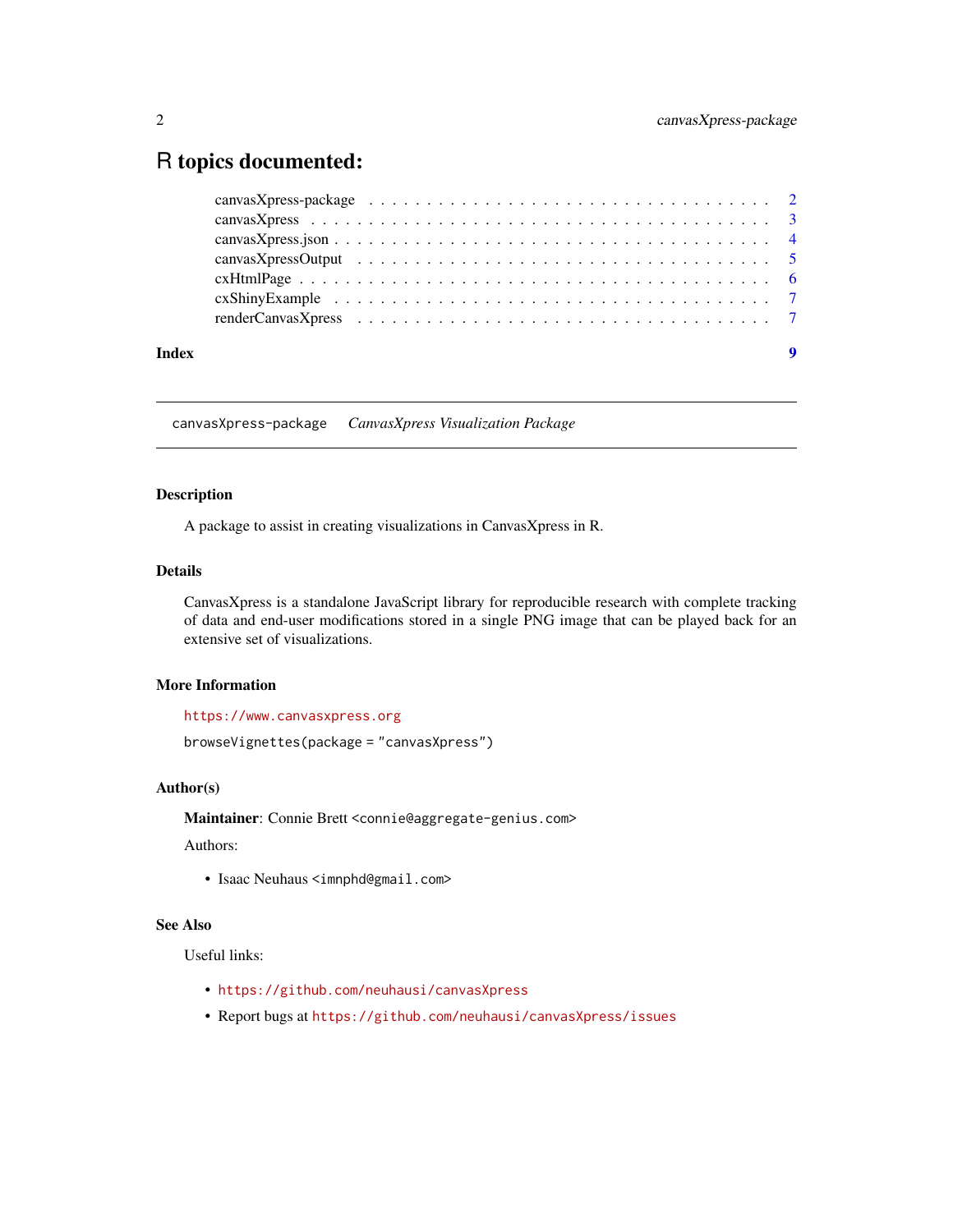<span id="page-2-0"></span>

#### Description

Custom HTML widget creation function based on widget YAML and JavaScript for use in any html-compatible context

#### Usage

```
canvasXpress(
  data = NULL,
  smpAnnot = NULL,
 varAnnot = NULL,
  graphType = "Scatter2D",
  events = NULL,
  afterRender = NULL,
 pretty = FALSE,
 digits = 4,
 width = 600,
 height = 400,
  destroy = FALSE,
  ...
\mathcal{L}
```
#### Arguments

| data        | data.frame-, matrix-, or list-classed data object                  |
|-------------|--------------------------------------------------------------------|
| smpAnnot    | additional data that applies to samples (columns)                  |
| varAnnot    | additional data that applies to variables (rows)                   |
| graphType   | type of graph to be plotted - default = "Scatter2D"                |
| events      | user-defined events (e.g. mousemove, mouseout, click and dblclick) |
| afterRender | event triggered after rendering                                    |
| pretty      | print tagged code (JSON/HTML) nicely - default = FALSE             |
| digits      | display digits - default $=$ 4                                     |
| width       | plot width (valid CSS units) - default $= 600px$                   |
| height      | plot height (valid CSS units) - default = $400px$                  |
| destroy     | used to indicate removal of a plot - default = FALSE               |
| $\ddotsc$   | additional parameters passed to canvasXpress                       |

#### Value

htmlwidgets object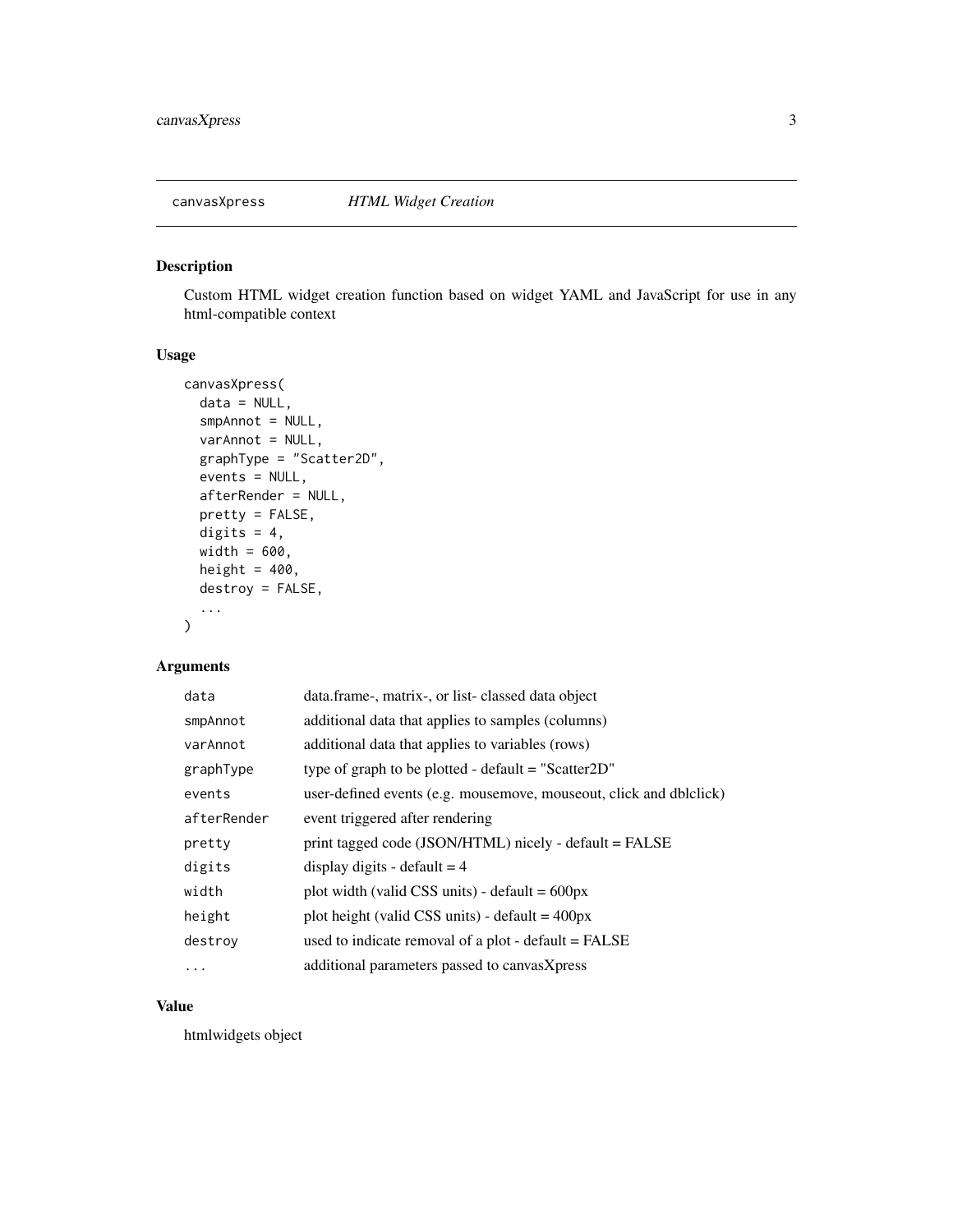<span id="page-3-0"></span>canvasXpress.json *HTML Widget Creation using JSON input*

#### Description

Custom HTML widget creation function based on widget YAML and JavaScript for use in any html-compatible context using raw JSON input. Validation of data and configuration is deferred completely to the canvasXpress JavaScript library.

#### Usage

```
canvasXpress.json(
  json,
 pretty = FALSE,
  digits = 4,
 width = 600,
  height = 400,
  destroy = FALSE
)
```
#### Arguments

| json    | JSON string or object                                  |
|---------|--------------------------------------------------------|
| pretty  | print tagged code (JSON/HTML) nicely - default = FALSE |
| digits  | display digits - default $=$ 4                         |
| width   | plot width (valid CSS units) - default = $600px$       |
| height  | plot height (valid CSS units) - default = $400px$      |
| destroy | used to indicate removal of a plot - default = FALSE   |

#### Details

For the formatting of the JSON input object see

\*\*Note:\*\* this function is intended for use by advanced users who are experimenting with or need to utilize the json-formatted input to canvasXpress and are comfortable debugging chart issues in a browser (JavaScript) context instead of in R.

#### Value

htmlwidgets object

#### More Information

<https://www.canvasxpress.org>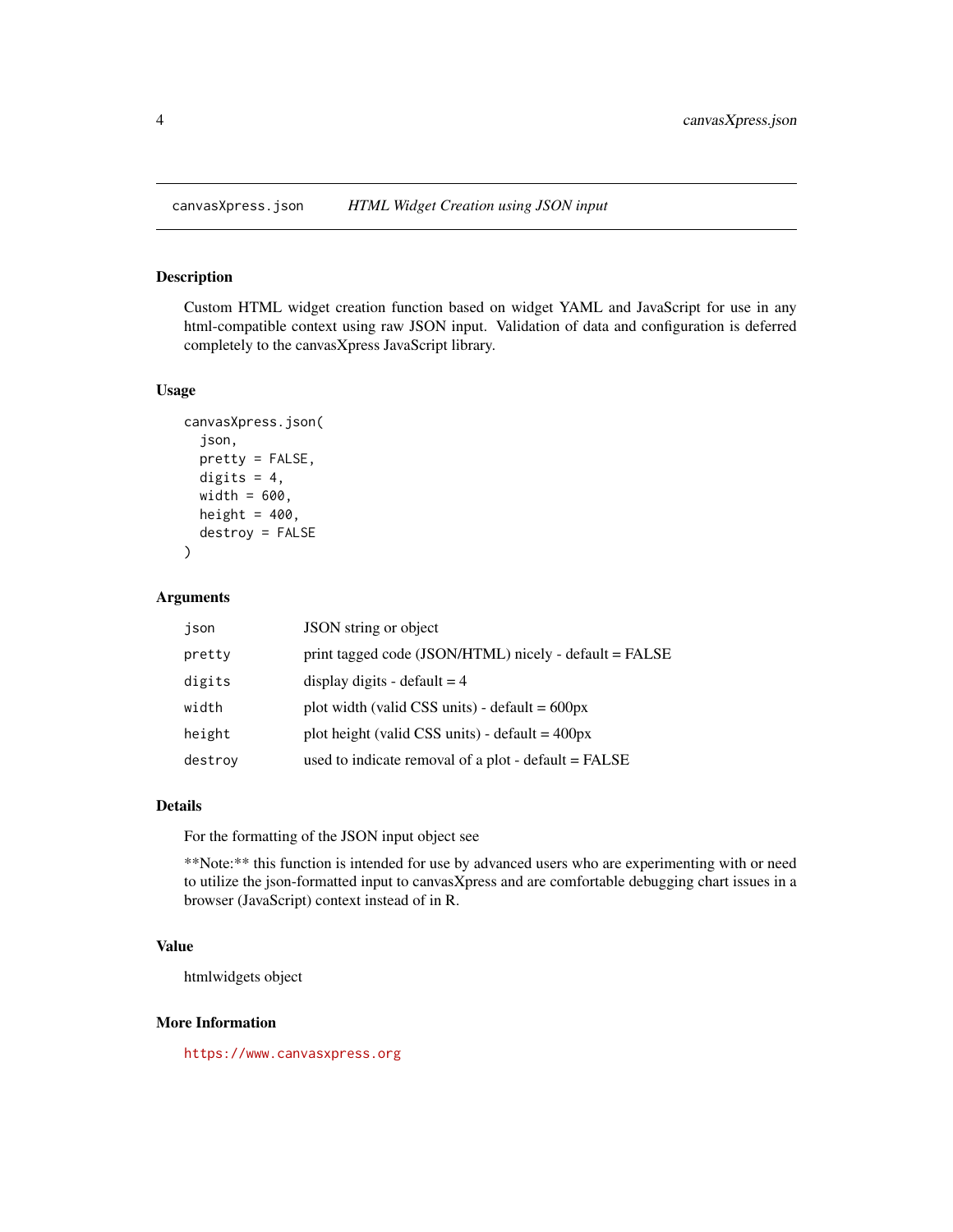#### <span id="page-4-0"></span>canvasXpressOutput 5

#### Examples

```
my_json <- '{ "data": {"y": { "vars": ["Performance"],
                              "smps": ["January"],
                              "data": [[85]] }},
              "config": { "graphType": "Meter",
                           "meterType": "gauge" }}'
```

```
canvasXpress.json(my_json)
```
<span id="page-4-1"></span>canvasXpressOutput *Shiny UI function*

#### Description

Output creation function for canvasXpressOutput in Shiny applications and interactive Rmd documents

#### Usage

```
canvasXpressOutput(outputId, width = "100%", height = "400px")
```
#### Arguments

| outputId | shiny unique ID                           |
|----------|-------------------------------------------|
| width    | width of the element - default = $100\%$  |
| height   | height of the element - default $= 400px$ |

#### Value

Output function that enables the use of the widget in applications

#### See Also

[renderCanvasXpress](#page-6-1) [cxShinyExample](#page-6-2)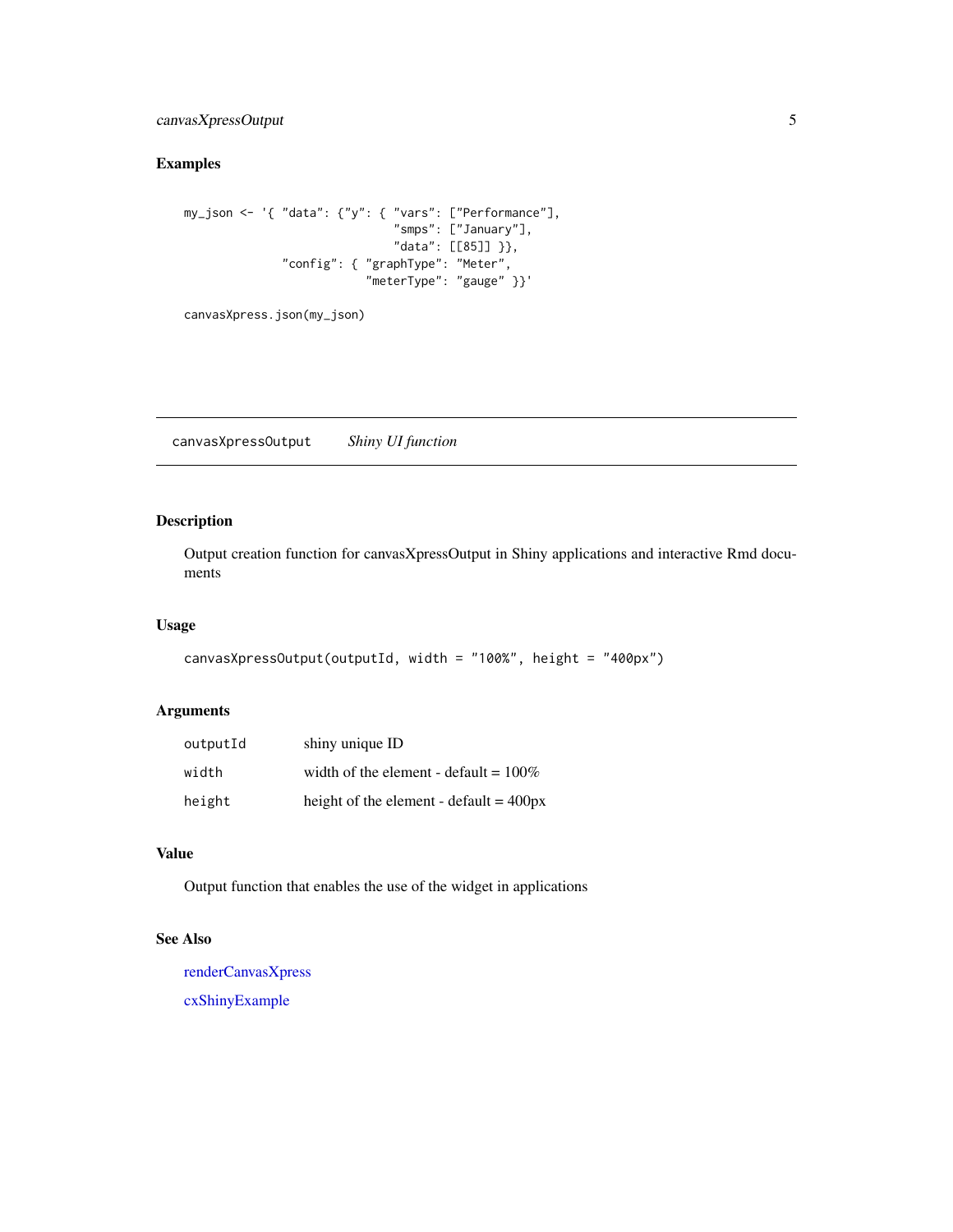<span id="page-5-0"></span>

#### Description

This function creates and returns a stand-alone HTML page containing the given canvasXpress object. Width and height can be inferred from the canvasXpress object (default) or overridden for the page output.

#### Usage

```
cxHtmlPage(chartObject, width = NULL, height = NULL)
```
#### Arguments

| chartObiect | a canvasXpress plot object                                                |
|-------------|---------------------------------------------------------------------------|
| width       | plot width override for the HTML page (valid CSS units) - default = NULL  |
| height      | plot height override for the HTML page (valid CSS units) - default = NULL |

#### Value

a character string containing a self-contained html page

#### Examples

```
## Not run:
my_{\text{c}}hart <- canvasXpress(data = data.frame(Sample1 = c(33, 48),
                                                Sample2 = c(44, 59),
                                                Sample3 = c(55, 6),
                         graphType = "Bar",
                         title = "Example Bar Chart",
                         width = "600px")
# create a page using the chart dimensions on my_chart
html_page <- cxHtmlPage(my_chart)
# or change the chart width/height for this page:
html_page <- cxHtmlPage(my_chart, width = "100%", height = "70vh")
# save page for viewing/sharing
writeLines(html_page, tempfile(fileext = ".html"))
## End(Not run)
```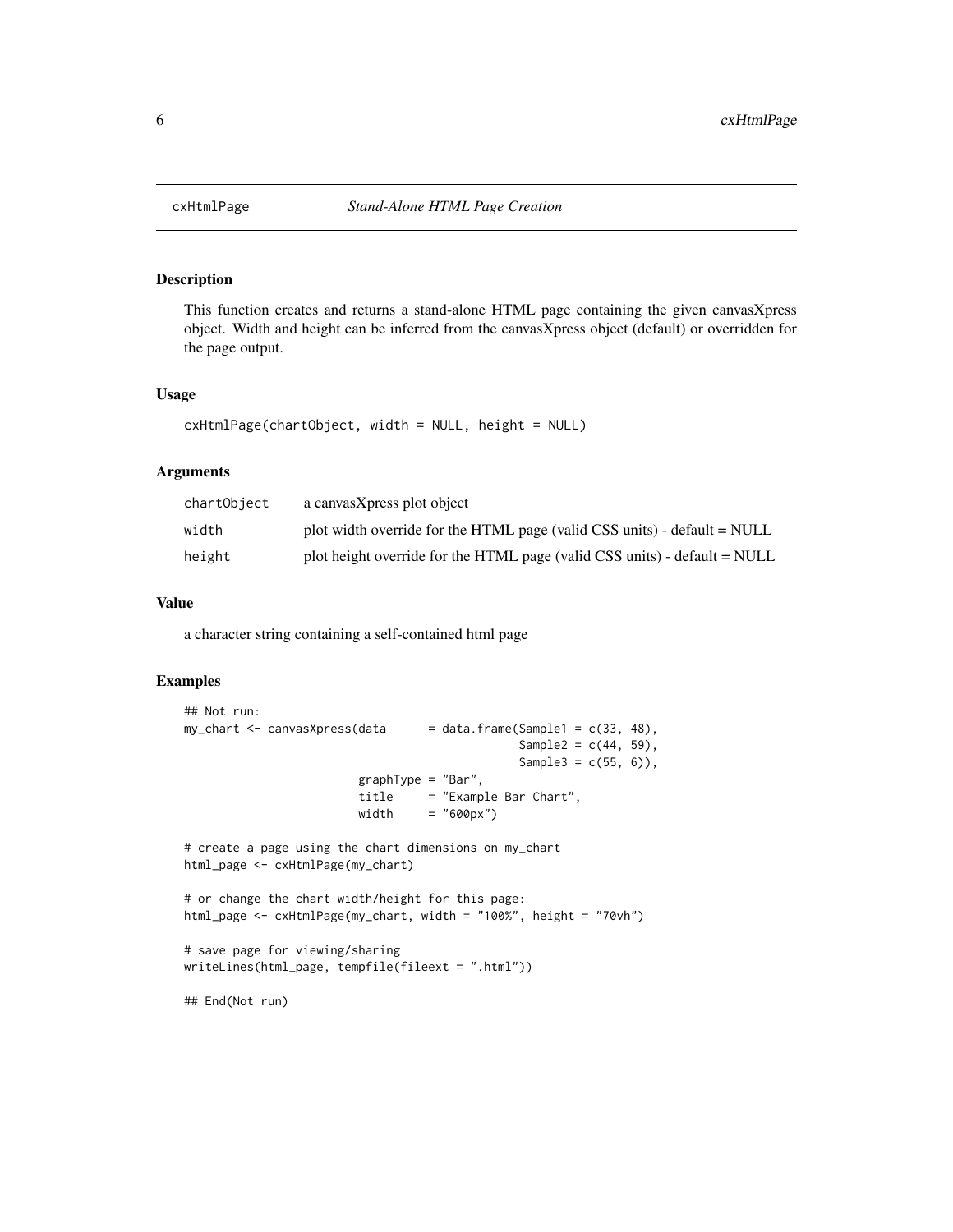<span id="page-6-2"></span><span id="page-6-0"></span>

#### Description

This function runs one of the available shiny example applications. To see the list of available example applications run the function with no inputs

#### Usage

```
cxShinyExample(example = NULL)
```
#### Arguments

example character name of a valid example application.

#### Value

Launches a running shiny example application

#### See Also

[canvasXpressOutput](#page-4-1) [renderCanvasXpress](#page-6-1)

<span id="page-6-1"></span>renderCanvasXpress *Shiny Render function*

#### Description

Render function for canvasXpressOutput in Shiny applications and interactive Rmd documents

#### Usage

```
renderCanvasXpress(expr, env = parent.frame(), quoted = FALSE)
```
#### Arguments

| expr   | expression used to render the canvasXpressOutput     |
|--------|------------------------------------------------------|
| env    | environment to use - default = parent.frame()        |
| quoted | whether the expression is quoted - default $=$ FALSE |

#### Value

Render function that enables the use of the widget in applications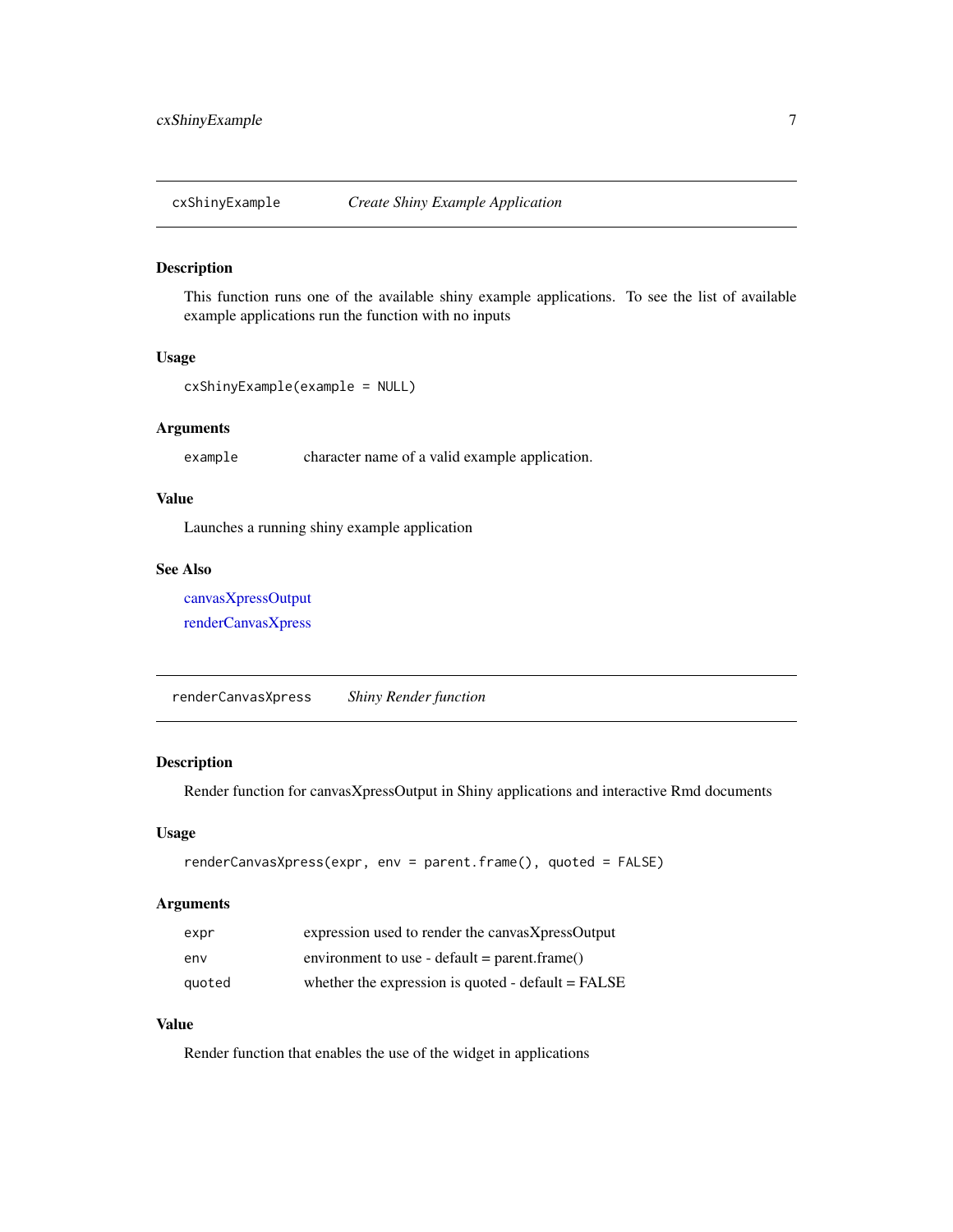#### <span id="page-7-0"></span>**Destroy**

When there exists a need to visually remove a plot from a Shiny application when it is not being immediately replaced with a new plot use the destroy option as in:

renderCanvasXpress({canvasXpress(destroy = TRUE)})

#### See Also

[canvasXpressOutput](#page-4-1) [cxShinyExample](#page-6-2)